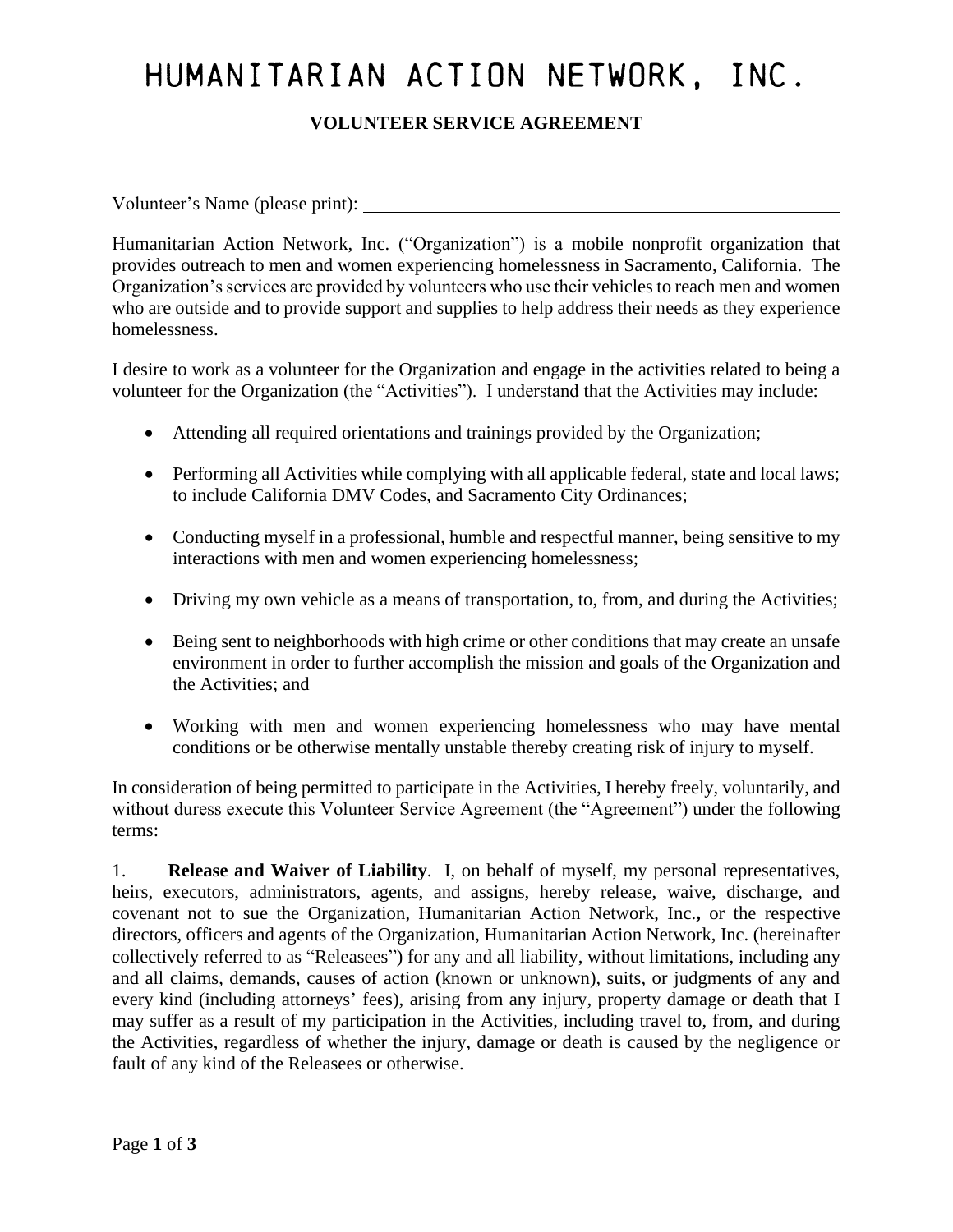#### **VOLUNTEER SERVICE AGREEMENT (Waiver of Liability)**

### **NAME:\_\_**

2. **Indemnity**. To the fullest extent permitted by law, I also, on behalf of myself, my personal representatives, heirs, executors, administrators, agents, and assigns, agree to hold harmless, defend and indemnify the Releasees from any and all liability, without limitations, including any and all claims, demands, causes of action (known or unknown), suits, or judgments of any and every kind (including attorneys' fees), arising from any injury, property damage or death that I may suffer as a result of my participation in the Activities, including travel to, from, and during the Activities, regardless of whether the injury, damage or death is caused by the negligence or fault of any kind of the Releasees or otherwise.

3. **Informed Consent**. I have been informed of and I understand the various aspects of the Activities. I understand that as a volunteer in the Activities I could sustain serious personal injuries, illness, property damage, or even death as a consequence of not only Organization's actions, inactions or negligence, but also the actions, inactions or negligence of others, conditions of equipment used, and that there may be other risks not known to me or not reasonably foreseeable at this time.

4. **Assumption of Risks**. I also understand participation in the Activities carries with it certain inherent risks that cannot be eliminated regardless of the care taken. I knowingly and voluntarily assume the risk of injury, harm, illness, death or property damage resulting from the Activities, both known and unknown, even if arising from the negligence of Releasees, and assume full responsibility for my participation in the Activities. To help reduce risks, I agree to adhere to all of the Organization's rules, policies, procedures, and guidelines which include, but are not limited to, carrying a functioning cellphone at all times during travel to, from, and during the Activities. I also agree to be accompanied by at least one other volunteer during my participation in the Activities.

5. **Financial Assistance**. I understand that Organization does not assume any responsibility for or obligation to provide financial assistance or other assistance, including but not limited to medical, health, disability or property insurance in the event of injury, illness, death or property damage. I understand that a volunteer position does not constitute an employer-employee relationship with Organization and I serve at the discretion of Organization. I understand I am expected and encouraged to obtain my own medical, health, disability and property insurance coverage.

6. **Photographic Release**. I do hereby grant and convey unto the Organization all right, title, and interest in any and all photographic images and video or audio recordings made by the Organization during my Activities, including, but not limited to, any royalties, proceeds, or other benefits derived from such photographs or recordings.

7. **Choice of Law/Severability**. I hereby agree that this Agreement shall be construed in accordance with the laws of the State of California and that this Agreement is intended to be as broad and inclusive as permitted by such law. I further agree that if any portion hereof is held invalid, the balance shall, notwithstanding, continue in full force and effect.